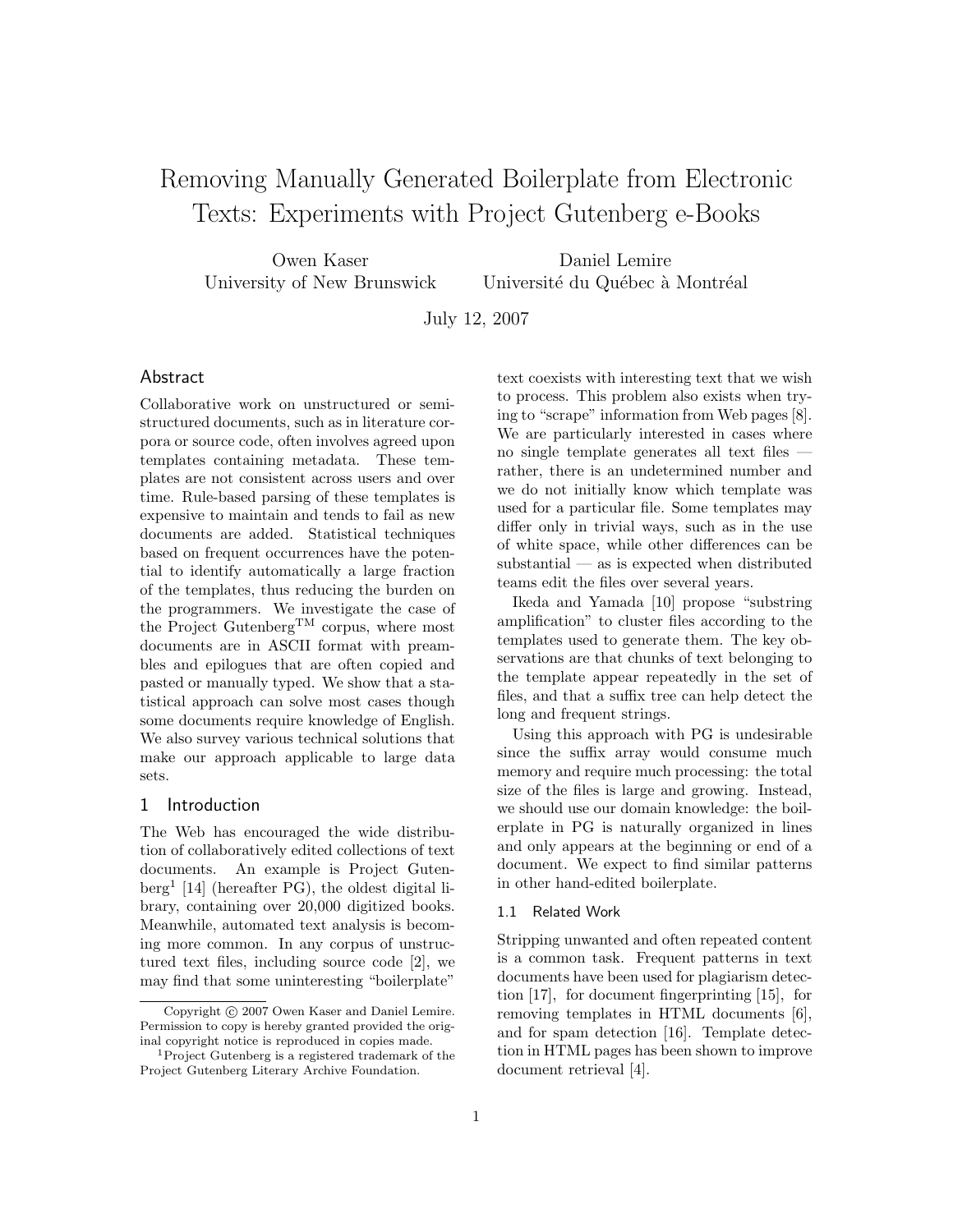The specific problem of detecting preamble/epilogue templates in the PG corpus has been tackled by several hand-crafted rule-based systems [1, 3, 9].

## 2 Stripping PG

In PG e-books, there is a preamble that provides various standard metadata. Following the transcribed body of the book, there is frequently an epilogue. We want an automated solution to remove the preamble and epilogue.

The desired preambles and epilogues used in PG e-book files have changed several times over the years, and they may change again in future. This makes fully hand-crafted PG parsers [1, 3, 9] an unsatisfactory solution. The best way to obtain a robust solution is to use methods that automatically adjust to changes in data.

## 3 Algorithm

Our solution identifies frequent lines of text in the first and last sections of each file. These frequent lines are recorded in a common data structure. Then, each file is processed and a sequence of GAP MAX infrequent lines is used to detect a transition from a preamble to the main text, and one from the main text to an epilogue. A technical report [12] gives details.

## 3.1 Classification-Error Effects

Two types of errors may occur when trying to identify the preamble from line frequencies. If a sequence of false negatives occurs within the preamble, then we may cut the preamble short. In the simplistic analytic model where false negatives occur with probability  $\sigma$ , the expected number of lines before GAP MAX false negatives are encountered is  $\sum_{k=1}^{\text{GAP}} M_A \sigma^{-k}$ which is 1.4 million lines for  $GAP\_MAX = 10$ and  $\sigma = 0.25$ .

If some false positives occur shortly after the preamble, then we may overestimate the size of the preamble. Let  $p$  denote the probability of a false positive. The expected number of misclassified lines following the preamble is  $\sum_{k=1}^{\text{GAP\_MAX}} (1-p)^{-k} - \text{GAP\_MAX}$ . With MAX\_GAP = 10, this is small for  $p \le 20\%$ .

## 3.2 Data Structures

The algorithm's first pass builds a data structure to identify the frequent lines in the corpus. Several data structures are possible, depending

whether we require exact results and how much memory we can use. One approach that we do not consider in detail is taking a random sample of the data. If the frequent-item threshold is low (say  $K = 5$ ), too small a sample will lead to many new false negatives. However, when K is large, sampling might be used with any of the techniques below.

## 3.2.1 Exact Counts Using Internal Memory

For exact results, we could build a hash table that maps each line seen to an occurrence counter. We need about 700 MiB for our data structure.

#### 3.2.2 Exact Counts Using External Memory

To know exactly which lines occur frequently, if we have inadequate main memory, an externalmemory solution is to sort the lines. Then a pass over the sorted data can record the frequent lines, presumably in main memory.

### 3.2.3 Checksumming

For nearly exact results, we can hash lines to large integers, assuming that commonly used hashing algorithms are unlikely to generate many collisions. We chose the standard CRC-64 checksum, and a routine calculation [18] shows that with a 64-bit hash, we can expect to hash roughly  $2^{64/2}$  distinct lines before getting a collision.

#### 3.2.4 Hashing to Millions of Counters

To use even less memory than CRC-64 hashing, one solution is to use a smaller hash (e.g., a 23 bit hash) and accept some collisions. Once the range of the hash function is small enough, it can directly index into an array of counters, rather than requiring a lookup in a secondary structure mapping checksums to counters.

In our experiments on the first PG DVD, we process only files' tops and bottoms, and we use a 23-bit hash with the 3.4 million distinct lines. Assume that hashing distributes lines uniformly and independently across the counters. Then the probability that a randomly selected infrequent line will share a counter with one of the  $\approx 3000$  frequent lines is estimated as  $\approx 3000 \times 2^{-23} = 3.6 \times 10^{-4}$ . These few additional false positives should not be harmful.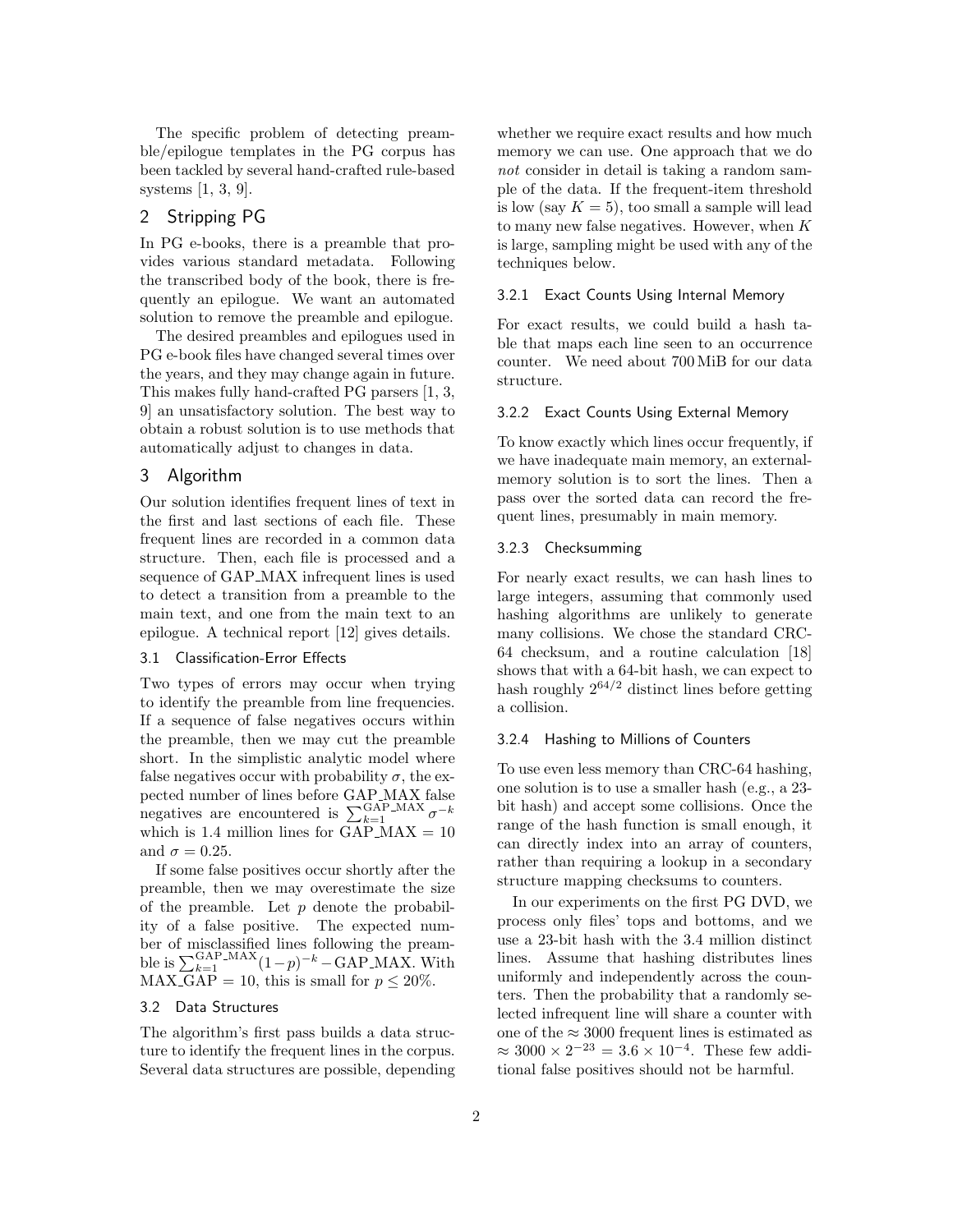It is more difficult to assess the additional false positives arising when a collection of infrequent lines share a counter and together have an aggregate frequency exceeding the frequentitem threshold, K. By assuming that the line frequency distribution is very skewed and lines are frequent with a small probability  $p$ , we have derived [12] that the probability of a false positive is less than  $p^{(n-1)/c}$  where *n* is the number of distinct lines and  $c$  is the number of counters  $(c = 2^{23})$ . This was verified experimentally.

## 3.2.5 Tracking Hot Items

Many algorithms have been developed for detecting "frequent items" in streams. In such a context, we are not interested in counting how many times a given item occur, we only want to retrieve frequent items. Cormode and Muthukrishnan survey some of them [5].

A particularly simple and fast deterministic method, Generalized Majority (GM), has been developed independently by several authors  $[7, 11, 13]$ . GM uses c counters, where  $c > 1/f - 1$  and f is the minimum (relative) frequency of a frequent item; in the special case where  $f = 1/2$ , a single counter is sufficient. In the case where the distribution is very skewed, the algorithm already provides a good approximation of the frequent items: it suffices to keep only the items with the largest count values. We believe this observation is novel.

#### 3.3 Heuristic Improvements

A large majority of PG e-books can have their preambles and epilogues detected by a few heuristic tricks. Our heuristics [12] were implemented using regular expressions.

## 4 Experimental Results

We implemented the data structures discussed in § 3.2 in Java 1.5 (using Sun's JDK 1.5.0) and tested them on a older machine with Pentium 3 Xeon processors (700 MHz with 2 MiB cache) and 2 GiB of main memory.

#### 4.1 Errors

Looking at epilogues, the choice of data structure did not have much effect on accuracy. For preambles, the GM approach had moderately higher errors in about  $30\%$  of the cases. However, this always involved 10 or fewer lines.



Figure 1: Wall-clock times (s) vs. the number of counters, c.

Comparing results on preamble detection, the heuristics were somewhat helpful, but GM still had difficulties compared to using exact counts in about 30% of the cases.

## 4.2 Run Times

We had our data structures process all tops and bottoms of the files on the first PG DVD. Experiments considered a range of values for c, the number of counters used. For each data point, ten trials were made and their average is shown in Fig. 1.

GNU/Linux shell utilities, presumably highly optimized, could sort and build the list of frequent lines in under 100 s.

## 4.3 Comparison to GutenMark

Of those software tools that reformat PG ebooks, it appears only GutenMark [3] formally attempts to detect the preamble, so it can be stripped. We used its most recent production release, dated 2002, when PG e-books did not have a long epilogue. Thus we can only test it on preamble detection.

Despite several large errors compared to our approach, in many cases the GutenMark approach worked reasonably well.

# 5 Conclusion

Detecting the PG-specific preambles and epilogues is maybe surprisingly difficult. There are instances where a human without knowledge of English probably could not accurately determine where the preamble ends. Nevertheless, our approach based on line frequency can